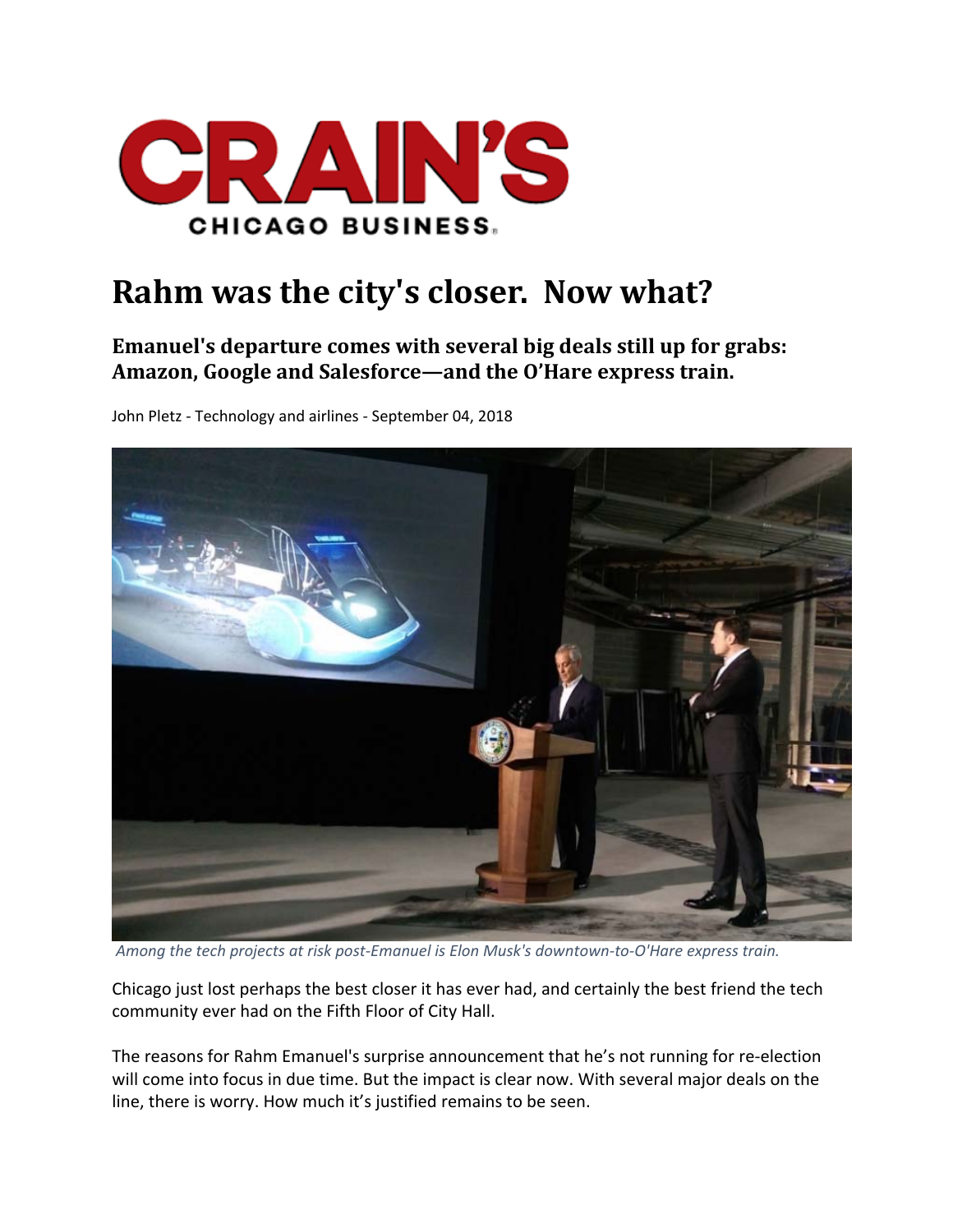Emanuel relished being the pitchman for Chicago as much as Richard M. Daley. But after years as a national Democratic fundraiser, Emanuel had access to CEOs across the country, if not around the world—people like Amazon's Jeff Bezos and Salesforce's Marc Benioff, or Google's Eric Schmidt.

"He understood he had access to the tech community at a level very few people have," says Howard Tullman, a veteran tech entrepreneur and avid watcher of Chicago politics who traveled with Emanuel overseas on recruiting trips. "He used that great advantage.

"The biggest loss (in Emanuel's decision to leave office) is he had an international reputation. You saw this in Japan, China. People wanted to meet and work with him because of his stature. He had the ability to talk about national and global politics."

That's why there is plenty of concern around town right now. Chicago is hoping to be a finalist for Amazon's HQ2 project. It's also in the late stages of negotiating a deal with Salesforce to anchor a new office tower downtown and add up to 5,000 jobs to the 1,000 already here. Ditto for Google.

Will Rahm's decision not to run change the calculus of any of those deals? Who knows. The city is going to press ahead.

Let's start with Amazon. "Rahm offers great leadership and is one of the best Chicago elected leaders for tech in the past 30 years. But we have broad business, government and community support for our efforts on Amazon," said Mark Tebbe, who leads ChicagoNEXT, the tech‐ focused arm of World Business Chicago, the city's public‐private economic‐development group.

When word broke a year ago that Amazon was looking for a second headquarters, Emanuel had already been working on Bezos.

John Boyd, a principal with Boyd Co., a location‐consulting firm in Princeton, N.J. "Rahm was a superstar mayor who brought the role of economic development into his office," he said. "He put his personal stamp and star power behind Chicago's economic‐development efforts. But companies can walk and chew gum at the same time, and they realize politics is fluid. There is no mayor or governor for life."

Amazon said in its HQ2 outline that it plans to build the \$5 billion project and staff it with up to 50,000 jobs over 10 to 15 years.

The project that's most likely at risk is the downtown‐to‐O'Hare express train. Rahm hit it off with Elon Musk, whose Boring Co. was going to tackle it. Musk has plenty of bigger issues in front of him at Tesla these days. Rahm was the project's main patron here in Chicago.

Beyond the big out‐of‐town deals, however, Emanuel was a champion of the Chicago tech